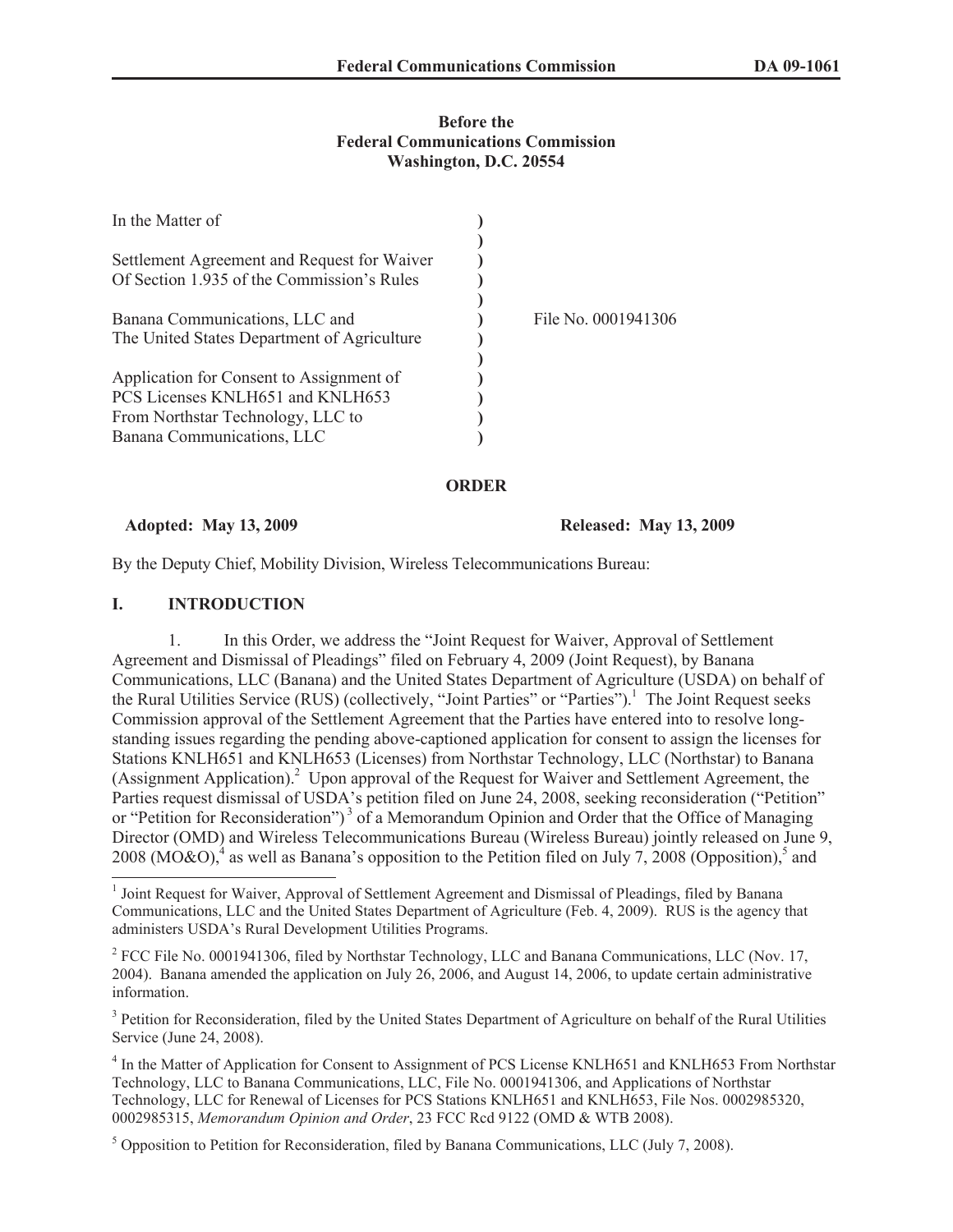USDA's response to Banana's opposition filed on July 11, 2008 (Reply). <sup>6</sup> For the following reasons, we grant the Request for Waiver and approve the Settlement Agreement.

### **II. BACKGROUND**

2. The Licenses for Stations KNLH651 and KNLH653 authorize Personal Communications Service (PCS), respectively, in the Madisonville, Kentucky (BTA273) and the Paducah-Murray-Mayfield, Kentucky markets (BTA339). Troup EMC Communications, Inc. (Troup EMC) won the F block Licenses in 1997, $^7$  and assigned them to Banana on May 24, 2001.<sup>8</sup>

3. According to the record in this proceeding, Northstar entered into a Purchase and Sale Agreement with Banana in August 2001, in which Banana agreed to sell the Licenses to Northstar.<sup>9</sup> Banana and Northstar filed an application to assign the Licenses from Banana to Northstar on September 6, 2001, pursuant to the agreement.<sup>10</sup> Shortly after filing the application, on September 28, 2001, Northstar received approval of a multi-million dollar loan agreement with RUS to partially finance Northstar's telephone service in rural areas.<sup>11</sup>

4. The September 6, 2001 assignment application was consented to on February 8, 2002.<sup>12</sup> establishing a consummation deadline of August 7, 2002. On August 20, 2002, Northstar filed a request to extend the deadline for consummating assignment of the Licenses until February 3, 2003.<sup>13</sup> In the request, which was granted on December 20, 2002, Northstar explained that the extension would allow it to complete additional financing. Northstar consummated the assignment from Banana on February 3,  $2003^{14}$ 

5. Banana claims that the Purchase and Sale Agreement provided that if Northstar failed to make certain post-closing payments to Banana, each would cooperate to seek Commission consent to assign the Licenses back to Banana.<sup>15</sup> Banana further claims that Northstar failed to make those

 $8$  FCC File No. 0000264535 (Nov. 17, 2000) (amended on March 5 and April 5, 2001). The assignment application was consented to on April 18, 2001, Wireless Telecommunications Bureau Grants Consent to Assign F Block Broadband PCS License, *Public Notice*, 16 FCC Rcd 8552 (WTB Apr. 18, 2001). Banana filed its consummation notification, FCC File No. 0000472723, on May 24, 2001, the same day the consummation was accepted, *Public Notice*, Report No. 911 at 4 (July 11, 2001).

<sup>9</sup> Purchase and Sale Agreement, by and between Banana Communications, LLC and Northstar Technology, LLC (Aug 7, 2001).

 $10$  FCC File No. 0000557822 (Sept. 6, 2001). The assignment application was accepted for filing also on September 6, 2001, *Public* Notice, Report No. 962 (Sept. 12, 2001).

<sup>11</sup> RUS submitted in this proceeding a copy of an agreement entitled "Telephone Loan Contract" dated September 28, 2001, among Northstar Technology, LLC, the United States of America, and the Rural Telephone Bank.

<sup>12</sup> Wireless Telecommunications Bureau Grants Consent to Assign C and F Block Broadband PCS Licenses, *Public Notice*, 17 FCC Rcd 2306 (WTB Feb. 8, 2002).

<sup>13</sup> FCC File No. 0001002250 (Aug. 20, 2002).

<sup>14</sup> Northstar filed its consummation notification on February 4, 2003, FCC File No. 0001183813, and the consummation was accepted on March 29, 2003, *Public Notice*, Report No. 1461 at 1 (Apr. 2, 2003).

<sup>15</sup> FCC File No. 0001941306, Description of Transaction.

<sup>6</sup> Response to Opposition to Petition for Reconsideration, filed by the Rural Utilities Service (July 11, 2008).

<sup>7</sup> Troup EMC was the winning bidder for the Kentucky markets in Auction No. 11, the Broadband PCS (DEF block) auction. The Commission granted Troup EMC the Licenses on April 28, 1997, with a ten-year license term ending April 28, 2007.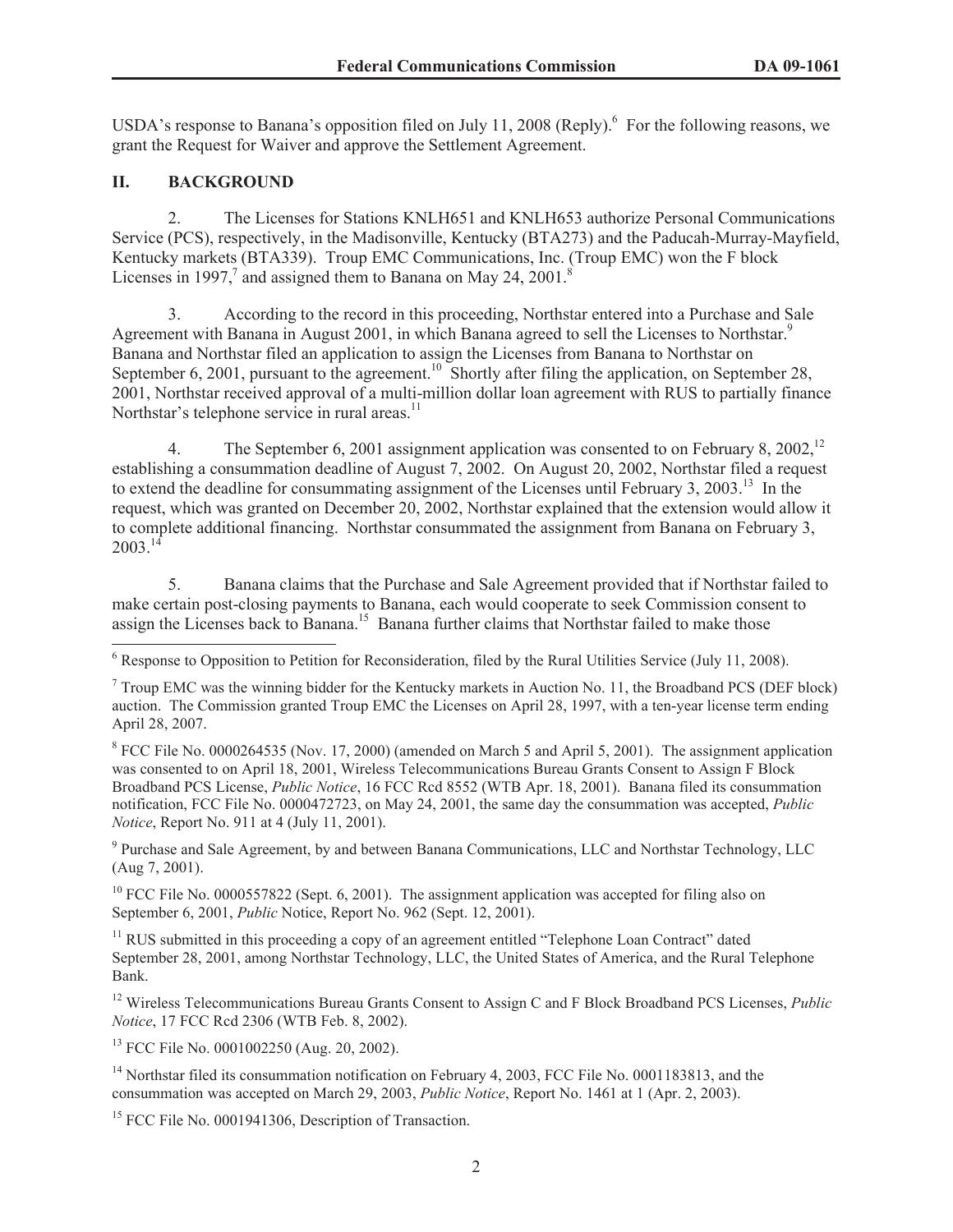payments,<sup>16</sup> and on November 17, 2004, Northstar and Banana filed the Assignment Application that is the subject of this proceeding. On November 18, 2004, one day later, OMD issued Northstar a Notice of Withholding of Action (Withholding Notice) pursuant to Section 1.1910 of the Commission's Rules (Red Light Rule).<sup>17</sup> The Withholding Notice informed Northstar that it was delinquent on debt owed to the Commission in the amount of \$954,105.91 as a result of Northstar's default on installment payments for Station KNLF370, a C Block Broadband PCS license authorized in the Corbin, Kentucky market (BTA098) that Northstar acquired in 2001, from Third Kentucky Cellular.<sup>18</sup> The Withholding Notice further warned Northstar that if it did not make full payment or a satisfactory arrangement to pay the delinquent debt within thirty days, the Assignment Application would be dismissed.

6. The Assignment Application was accepted for filing on November 24, 2004,<sup>19</sup> and consented to on December 16, 200 $\hat{A}^{20}$  Banana filed its consummation notification four days later on December 28, 2004.<sup>21</sup> Consent to the assignment, however, was erroneously granted because Northstar had not yet resolved the debt issue. Commission staff, therefore, neither processed Banana's consummation notification nor issued public notice of the notification.<sup>22</sup> Northstar therefore remained the licensee of record in the Commission's Universal Licensing System database.

7. On July 8, 2005, the Wireless Bureau dismissed the Assignment Application consistent with the Commission's Red Light Rule, but failed to provide notice of the dismissal at that time. In a letter dated October 18, 2005, Banana urged the Commission to reinstate the Assignment Application, process its December 28, 2004 consummation notification, and issue the Licenses to Banana.<sup>23</sup> Banana argued that the Red Light Rule does not apply, or in the alternative, asked the Commission to waive the rule.<sup>24</sup> The letter further argued that the Commission did not issue any "order, public notice,

<sup>19</sup> *Public Notice*, Report No. 1999 at 2 (Nov. 24, 2004).

<sup>20</sup> *Public Notice*, Report No. 2024 at 8 (Dec. 22, 2004).

 $21$  FCC File No. 0001986252 (Dec. 28, 2004).

 $^{22}$  On May 15, 2005, the Commission again reviewed the status of Northstar's delinguent debt, and determined that the debt remained unresolved.

<sup>23</sup> Letter from Russell H. Fox & Christopher R. Bjornson, Counsel for Banana Communications, LLC to Marlene Dortch, Secretary, Federal Communications Commission (Oct. 18, 2005) (October 18 Letter).

<sup>16</sup> *Id*.

<sup>17</sup> 47 C.F.R. § 1.1910.

<sup>&</sup>lt;sup>18</sup> FCC File No. 0000606759 (Sept. 27, 2001). Northstar's failure to make the installment payments on the outstanding balance of Third Kentucky Cellular's winning bid resulted in automatic termination of the license for Station KNLF370 as of February 2, 2004. The Withholding Notice also warned that the Assignment Application would be dismissed if Northstar did not make payment on Station KNLG232, the F Block PCS license for Corbin, Kentucky (BTA098). The license for KNLG232, however, terminated automatically as of April 28, 2002, for failure to meet construction requirements. *See* In the Matter of Northstar Technology, LLC Request for Waiver and Extension of the Broadband PCS Construction Requirements, *Order*, 18 FCC Rcd 800 (WTB CWD 2003), *aff'd*, 19 FCC Rcd 3015 (WTB MD 2004) (denying Northstar's request for waiver and extension of time to construct the license for Station KNLG232).

<sup>&</sup>lt;sup>24</sup> October 18 Letter at 4-8. Banana asserted that consent to the Assignment Application became final 30 days after public notice, and that processing consummation notifications is a ministerial action. *Id*. at 3-4. Banana then argued that the Debt Collection Improvement Act of 1996, pursuant to which the Red Light Rule was enacted, does not apply to ministerial notifications or to assignment applications where the debtor is the assignor, not the assignee. *Id.* at 4-6. Banana also contended that Northstar's obligations to RUS were irrelevant because they were not the basis of the Commission's actions against Northstar under the Red Light Rule, and that the issues between Northstar and RUS were a private contractual matter beyond the Commission's jurisdiction. *Id*. at 2 n.5.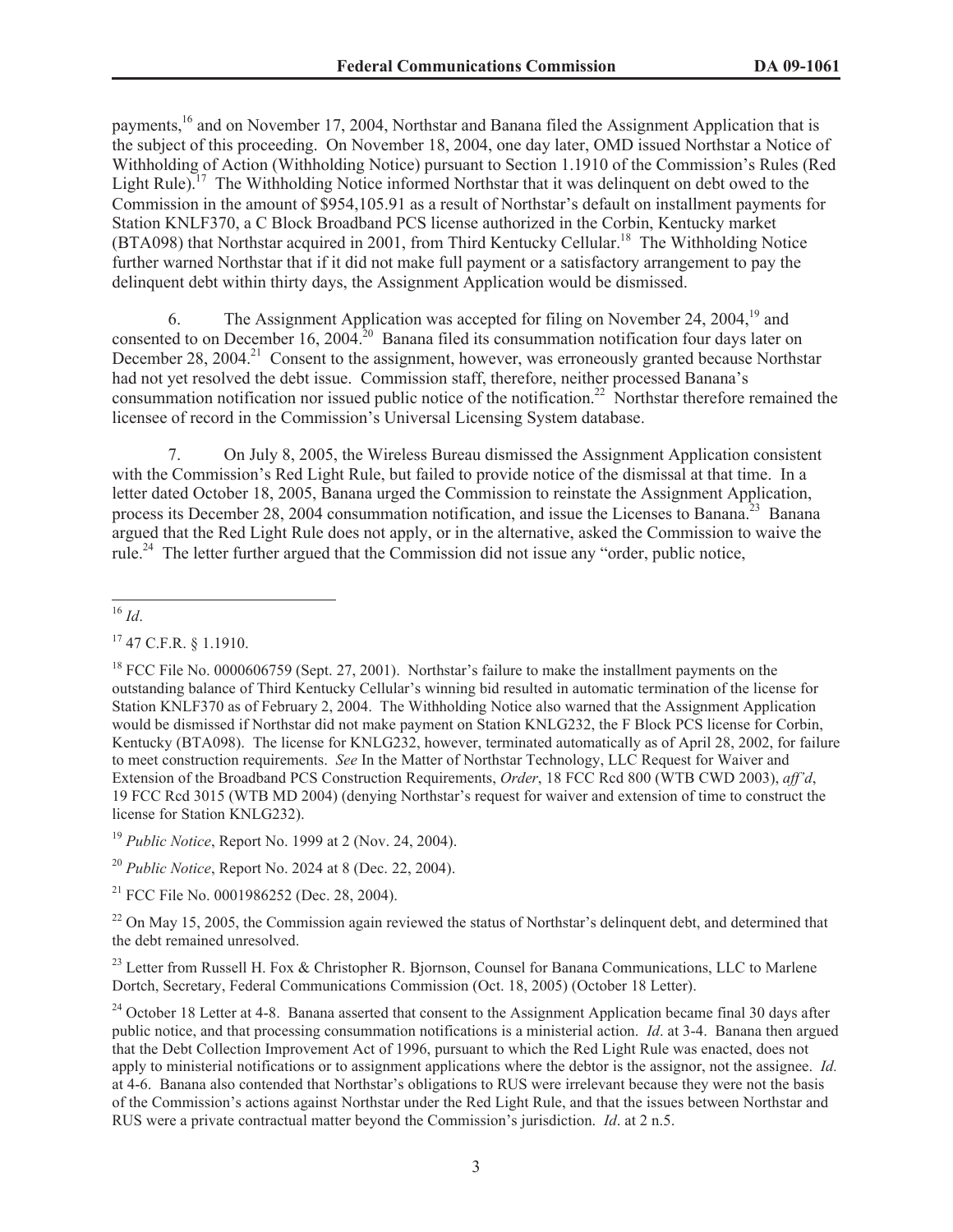correspondence or other decision justifying a dismissal of [the] application," which amounted to a "denial of due process to Banana and Northstar."<sup>25</sup>

8. In a letter dated July 5, 2006, the Mobility Division (Division) found that dismissal of the Assignment Application had in fact not become effective because notice had not been issued (Division Letter).<sup>26</sup> The Division therefore returned the Assignment Application to pending status, and on that same day, gave public notice of its action.<sup>27</sup> The Division Letter further directed Banana and Northstar to address Northstar's still outstanding debt owed to the Commission within thirty days or to provide satisfactory reasons why the Red Light Rule should not apply.<sup>28</sup> The Letter warned that if the debt was not addressed within the time period provided, the Assignment Application would be dismissed pursuant to the Commission's Red Light Rule.<sup>2</sup>

9. Banana responded to the Division Letter on July 24, 2006, electing to argue once again that the Red Light Rule either does not apply to the Assignment Application or should be waived, incorporating by reference the arguments made in its October 18, 2005 Letter.<sup>30</sup> In addition, RUS filed a petition on August 4, 2006, seeking denial of the Assignment Application (RUS Petition to Deny).<sup>31</sup> RUS stated that Northstar had also breached its payment obligations to the United States with more than \$7,944,342 in principal, interest, and fees owing to the USDA at that time.<sup>32</sup> RUS argued that the United States holds a security interest in Northstar's Licenses as collateral for outstanding debt owed by Northstar to the United States, and that grant of the Application would jeopardize the Federal Government's ability to collect on Northstar's defaulted loan.<sup>33</sup> While the pleadings were pending, on May 30, 2008, Northstar entered into a multi-party settlement agreement with the United States, which established a repayment plan for Northstar's delinquent debts, including those owed to the Commission.<sup>34</sup>

<sup>27</sup> *Public Notice*, Report No. 2566 at 1 (July 5, 2006).

 $^{28}$  Division Letter at 2. The Letter noted that the debt payment owed to the Commission as of July 5, 2006, was in the amount of \$1,102,685.03 (\$992,588.00 plus accrued interest). *Id*.

<sup>29</sup> *Id*. at 2 (citing 47 C.F.R. § 1.1910).

<sup>30</sup> Letter from Russell H. Fox & Christopher R. Bjornson, Counsel for Banana Communications, LLC to Katherine M. Harris, Mobility Division, Wireless Telecommunications Bureau at 3-5 (July 24, 2006).

<sup>31</sup> Petition to Deny Application by Northstar Technology, LLC to Assign Licenses to Banana Communications, LLC, filed by Rural Utilities Service (Aug. 4, 2006).

<sup>32</sup> *Id*. at 1.

<sup>33</sup> *Id.* at 2-3. RUS also argued that because Northstar's debt with the Commission had not been resolved, the Assignment Application should be dismissed under the Commission's Red Light Rule. *Id*. at 4-5. Banana filed an opposition on August 14, 2006, incorporating by reference its October 18, 2005 and July 24, 2006 Letters, and arguing that the RUS Petition to Deny was filed in an untimely manner, that RUS has no standing in this proceeding, RUS had no security interest in the Licenses, the dispute is a private contractual matter properly brought before a state court, the Red Light Rule does not apply, its due process rights have been violated, and the public interest would be served because Banana can provide service while Northstar is unlikely to promote services under the Licenses because of its financial obligations. Banana Communications, LLC Opposition to Petition to Deny, filed by Banana Communications, LLC (Aug. 14, 2006).

<sup>34</sup> The settlement agreement is titled "Agreement Acknowledging Liabilities and Structuring A Mechanism For Making Payment On Them," entered into on May 30, 2008, among Northstar Technology, LLC, Goose Rock Realty, LLC, Third Kentucky Cellular Corporation, Timothy Burnette, Carlos Carpenter, Thomas V. Hardy, John R. Hemphill, Thomas G. Ward, and the United States of America, on behalf of its agencies, the Federal

(continued....)

<sup>25</sup> *Id*. at 4 n.11.

<sup>&</sup>lt;sup>26</sup> Letter from Katherine M Harris, Deputy Chief, Mobility Division to Carlos Carpenter, Northstar Technology, LLC; Harry Hudson, Banana Communications, LLC; and Russell Fox, Counsel for Banana Communications, LLC (July 5, 2006).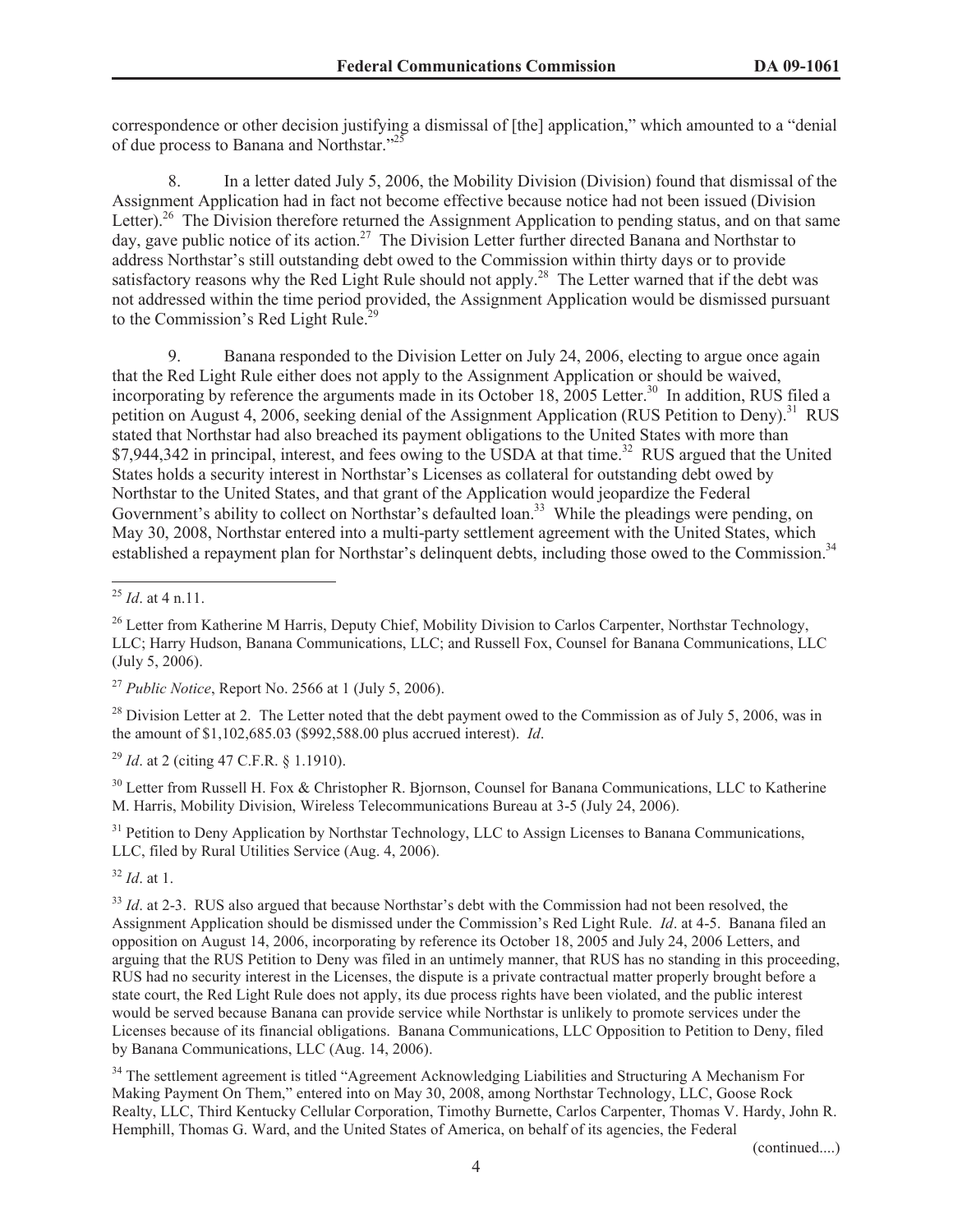Ten days later, on June 9, 2008, OMD and the Wireless Bureau issued their decision denying the RUS Petition to Deny, granting Banana's request for waiver of the Commission's Red Light Rule, and consenting to the Assignment Application.<sup>35</sup> Banana filed a second consummation notification on June 10,  $2008<sup>36</sup>$  and the notification was accepted nine days later on June 19,  $2008<sup>37</sup>$ 

10. RUS filed its Petition on June 24, 2008, seeking reconsideration of grant of the Assignment Application in the MO&O.<sup>38</sup> RUS contends that its Petition relies on new facts that demonstrate it holds a security interest in the Licenses, and requests that the Licenses be assigned to RUS.<sup>39</sup> Banana filed its Opposition on July 7, 2008, arguing that the Petition does not present new facts for the purposes of seeking reconsideration of an action, and should be denied.<sup>40</sup> RUS replied on July 11, 2008.

11. While the Petition for Reconsideration and responsive pleadings remained pending in this proceeding, Banana and USDA entered into a Settlement Agreement dated February 3, 2009, in an effort to resolve their differences. The Parties supplemented their Joint Request on February 20, 2009, providing certifications pertaining to the financial arrangements between the Parties.<sup>41</sup> The Joint Parties seek approval of the Settlement Agreement, and upon approval, the Parties request dismissal of the Petition for Reconsideration, the Opposition, and the Reply (collectively, the "Pleadings").

# **III. DISCUSSION**

12. The Commission codified certain policies in Section 1.935 of its rules for parties that have filed pleadings against an application and then seek to withdraw or request dismissal of the pleading in exchange for financial consideration.<sup>42</sup> Those parties that wish to withdraw or dismiss their pleadings

<sup>36</sup> FCC File No. 0003467897, filed by Banana Communications, LLC (June 10, 2008).

<sup>37</sup> *Public Notice*, Report No. 4174 at 1 (June 25, 2008).

<sup>38</sup> We note that RUS does not challenge the grant of the requests for waiver of the Red Light Rule with respect to the renewal applications for the Licenses.

<sup>39</sup> Petition at 3-6. In particular, RUS contends that financial documents executed on May 30, 2008, and multiple filings made in the Uniform Commercial Code records of the Office of Secretary of Kentucky, including the latest made on June 6, 2008, three days before the MO&O was released, perfected its lien on the Licenses and satisfies Commission requirements for security interests in licenses. *Id*. at 4-5.

<sup>40</sup> Opposition at 5-18.

<sup>41</sup> Supplement to Joint Request for Waiver, Approval of Settlement Agreement and Dismissal of Pleadings, filed by Banana Communications, LLC (Feb. 20, 2009) (Supplement).

 $42$  47 C.F.R. § 1.935. The rule also applies in general to parties that file mutually exclusive applications and then enter into an agreement to resolve that mutual exclusivity by withdrawing or requesting dismissal of the applications. *Id*. The rules were formerly found in Section 22.129, *id*. § 22.129.

<sup>(...</sup>continued from previous page)

Communications Commission, the Federal Financing Bank, the Internal Revenue Service and the Rural Utilities Service. Petition at 2-3 n.7; Opposition at 3 n.9.

<sup>35</sup> MO&O, 23 FCC Rcd at 9127-29 ¶¶ 12-15. The MO&O also granted Northstar's request for waiver of the Red Light Rule with respect to its pending applications for renewal of the two Licenses. Northstar filed the renewal applications in a timely manner, but OMD withheld action on the applications also based on Northstar's debt owed to the Commission. On May 10, 2007, Northstar sought waiver of "applicable rules," arguing that the renewal applications were part of its effort to preserve its assets in an effort to repay its debt to the Federal Government. *Id*. at 9125 ¶ 7. The MO&O granted waiver of the Red Light Rule with respect to the renewal applications conditioned upon consummation of the Assignment Application. To deny the waiver request would result in termination of the Licenses, which would defeat the purpose of the relief otherwise granted in the decision. *Id*. at 9129 ¶ 17.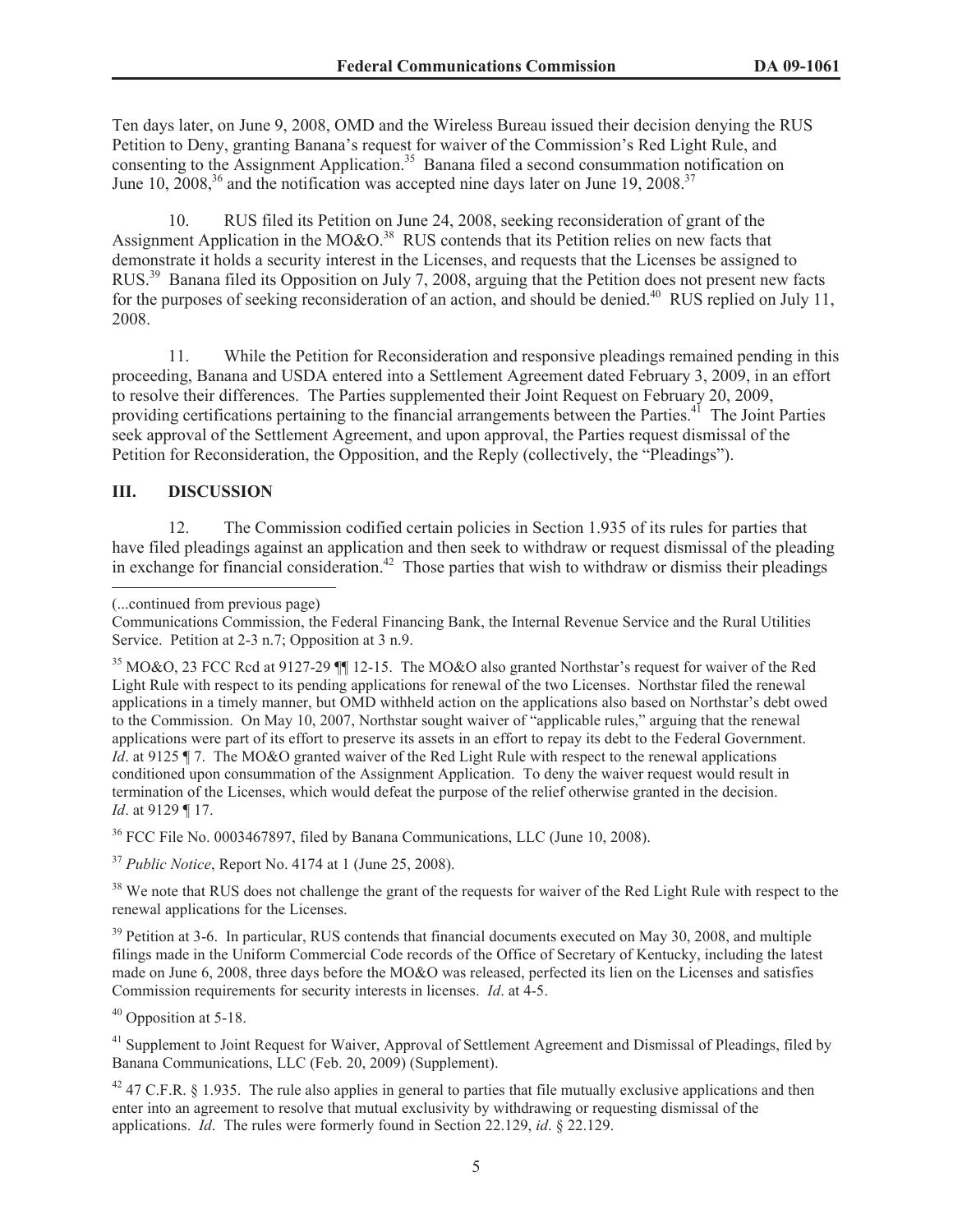in exchange for financial consideration must first obtain approval from the Commission.<sup>43</sup> The rule section further provides that parties withdrawing or requesting dismissal of their pleadings must submit to the Commission a request for approval of the withdrawal or dismissal, a copy of the written agreement, and an affidavit setting forth a certification that the parties have not received any money or consideration in excess of the legitimate and prudent expenses incurred in preparing and prosecuting the application or pleading.<sup>44</sup>

13. The Joint Request provides a copy of the Settlement Agreement and requests dismissal of the "Pleadings and any other outstanding pleading related to this matter."<sup>45</sup> Under the terms of the Settlement Agreement, Banana will pay \$200,000 to the United States Treasury. Each Party certifies that neither has paid or received, or will pay or receive, any money or other consideration, other than as delineated in the Settlement Agreement, in exchange for dismissal of the Pleadings.<sup>46</sup> The Parties state that the payment "does not conform to the restrictions imposed by Section 1.935 of the rules" because the negotiated amount is unrelated to USDA's legitimate and prudent expenses.<sup>47</sup> Banana and USDA therefore "request that the Commission waive the prohibition … against a party's receipt of money or other consideration in excess of … legitimate and prudent expenses."<sup>48</sup>

14. To support their Joint Request, the Parties argue that denying the Request for Waiver would not serve the underlying purpose of the rule and would not be in the public interest.<sup>49</sup> The Joint Request argues that grant of the waiver is consistent with Commission precedent where it is evident that pleadings were not filed with the intent to secure payment for their withdrawal, where the Commission has waived portions of the settlement rule in an effort to resolve long-standing disputed licensing proceedings, and where resolution of the proceeding would enable service to be provided to consumers.<sup>50</sup> The Request further contends that Commission approval of the Settlement Agreement will permit United States taxpayers to recoup some of Northstar's unpaid debt.<sup>51</sup>

15. We find that grant of the Request for Waiver is consistent with Commission precedent where a limited waiver of Section 1.935 of the Commission's rules under the specific facts of the proceeding is warranted to the extent the rule limits settlement amounts, because to do otherwise would not serve the underlying purpose of the rule.<sup>52</sup> In 2007, the Division granted a limited waiver in *Alltel* 

<sup>47</sup> *Id*. at 2-3.

<sup>48</sup> *Id*. at 3.

<sup>49</sup> *Id*. at 4.

<sup>50</sup> *Id*. at 4-5.

<sup>43</sup> *Id*. § 1.935.

<sup>44</sup> *Id*. § 1.935(a).

<sup>45</sup> Joint Request at 2.

<sup>&</sup>lt;sup>46</sup> *Id.* at Certifications. Specifically, each Party certifies that neither of the Joint Parties, nor any of Banana's principals or any USDA related government entity, agency of instrumentality "has paid or received, or will pay or receive, any money or other consideration, other than as delineated in the Settlement Agreement between USDA and Banana Communications, LLC dated February 3, 2009 – the 'Settlement Agreement,' in exchange for the dismissal of any filing or pleadings or the withdrawal of any application related to the Memorandum Opinion and Order issued by the Federal Communications Commission … designated by the document number DA 08-1368, released June 9, 2008." *Id*.

<sup>&</sup>lt;sup>51</sup> *Id.* at 5. The Request concludes that receipt of the \$200,000 is a desirable outcome for both USDA and the American taxpayer. *Id*.

 $52$  A waiver of the Commission's rules may be granted where the applicant demonstrates that (1) the underlying purpose of the rule would not be served or would be frustrated by application to the instant case, and that a grant of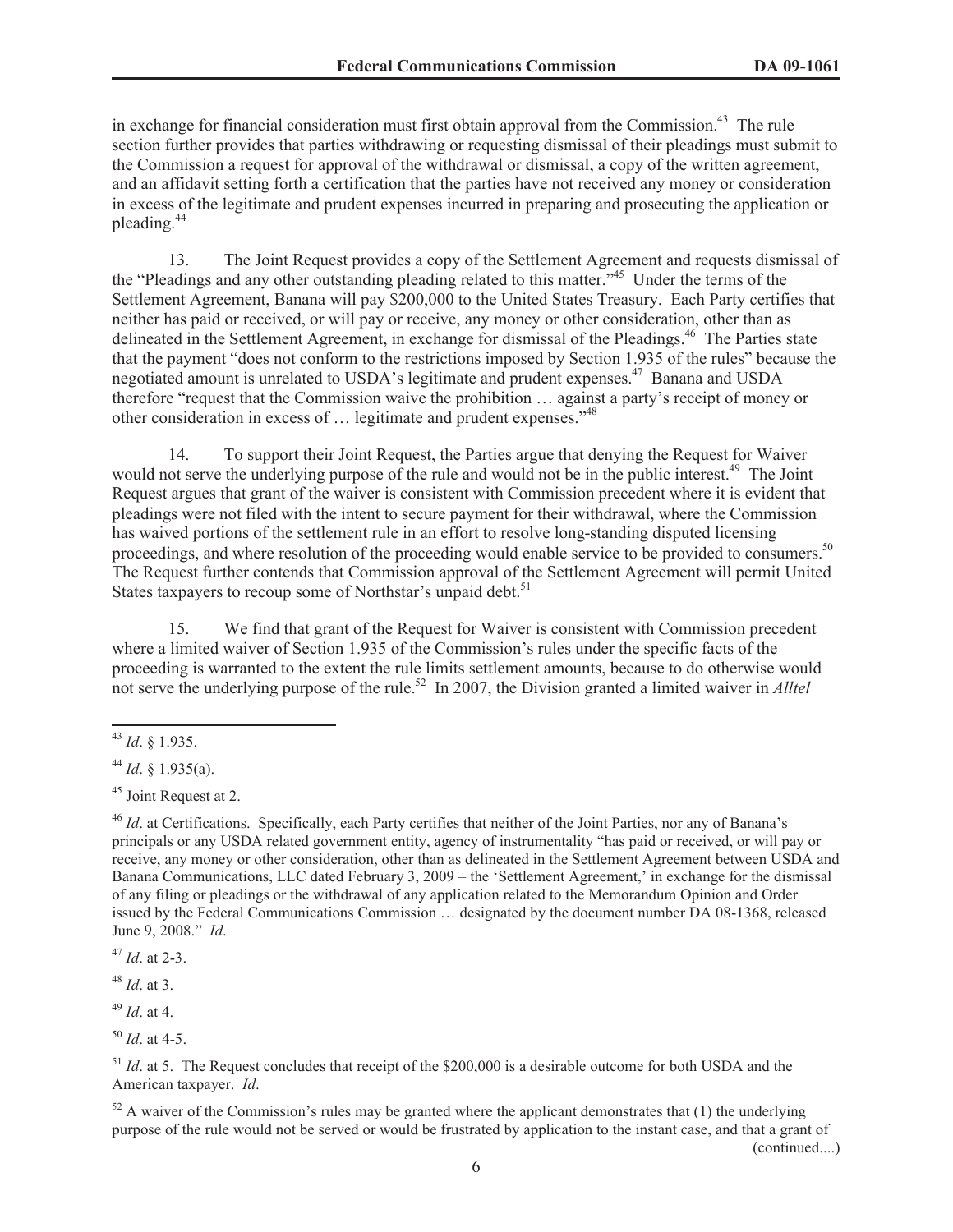*Communications*, where a number of parties had filed mutually exclusive applications in 2002 for a cellular license in the New Mexico 3 RSA (Catron) market.<sup>53</sup> Multiple pleadings were filed in that proceeding raising new and complex issues. The Division granted a limited waiver to the parties in *Alltel Communications*, who had entered into a settlement agreement in 2007, because granting the waiver did not reward improper speculation or encourage the filing of abusive pleadings, it would permit the resolution of a long-standing and litigious dispute among the parties, and it would expedite cellular service to consumers in New Mexico. $54$ 

16. Similarly, we find that grant of a limited waiver of Section 1.935 is warranted in this case. As the Commission explained in *Algreg Cellular Engineering*, Section 1.935 "reflects a balancing of our efforts to discourage the filing of speculative applications and pleadings designed solely to extract money from applicants, while still providing some incentive for legitimate petitioners and applicants to withdraw from proceedings and thus expedite service to the public."<sup>55</sup> We find no evidence that either of the Parties in this proceeding had any expectation of profiting from their filings. Rather, as the Request explains, USDA "did not submit the Petition for Reconsideration as a means to extract money from Banana. Rather, USDA was trying to preserve what it believed to be its interests in the Licenses."<sup>56</sup> In the certifications attached to the Joint Request, each Party states that "all pleadings, filings, and applications submitted in the context of the Dispute were filed in good faith with the intent of preserving [USDA's and Banana's] rights to the FCC licenses in the Dispute and were not filed with the intent to obtain a monetary settlement or other form of consideration."<sup>57</sup> The pleadings that have been filed in this proceeding have raised legitimate issues, including whether RUS holds a security interest in the Licenses, rather than frivolous complaints in an attempt to abuse Commission processes.<sup>58</sup> Grant of the Request for

<sup>54</sup> *Id*. at 4032 ¶¶ 11-12.

<sup>55</sup> In re Applications of Algreg Cellular Engineering For Facilities in the Domestic Public Cellular Telecommunications Radio Service on Frequency Block A, in Market 307, Alabama 1 – Franklin, *Memorandum Opinion and Order and Order on Reconsideration*, 18 Communications Reg. (P&F) 301 (1999) (*Algreg Cellular Engineering*). *Algreg Cellular Engineering* addresses former rule section 22.129, which was later recodified under Section 1.935. *See Alltel Communications*, 22 FCC Rcd at 4031 ¶ 11 (citing Amendment of Parts 0, 1, 13, 22, 24, 26, 27, 80, 87, 90, 95, 97, and 101 of the Commission's Rules to Facilitate the Development and Use of the Universal Licensing System in the Wireless Telecommunications Service, WT Docket No. 98-20, *Report and Order*, 13 FCC Rcd 21027 (1998) (explaining the purpose of Section 1.935: "[t]he rule is intended to decrease the potential for parties to abuse the Commission's processes by filing speculative applications and frivolous pleadings for the sole purpose of obtaining money and other consideration from other parties in exchange for withdrawing or seeking dismissal of applications and pleadings"); Amendment of Parts 2 and 90 of the Commission's Rules to Provide for the Use of 200 Channels Outside the Designated Filing Areas in the 896-901 MHz and the 935-940 MHz Bands Allotted to the Specialized Mobile Radio Pool, *Order on Reconsideration and Seventh Report and Order*, 11 FCC Rcd 2639, 2686, ¶ 126 (1995)) (explaining the purpose of Section 1.935: "[t]his rule deters frivolous protests, filed primarily for anticompetitive or abusive reasons and prevents the filing of speculative applications and pleadings (or threats of the same) designed to extract money from applicants")).

<sup>56</sup> Joint Request at 4.

<sup>57</sup> *Id*. at Certifications.

<sup>58</sup> *See supra* notes 24 and 33 and accompanying text (RUS has argued, for example, that the United States holds a security interest in the Licenses and that the Assignment Application should be dismissed under the Commission's

(continued....)

<sup>(...</sup>continued from previous page)

the requested waiver would be in the public interest; or (2) in view of unique or unusual factual circumstances of the instant case, application of the rule would be inequitable, unduly burdensome or contrary to the public interest, or the applicant has no reasonable alternative.  $47 \overline{C}$ .F.R.  $\frac{8}{1.925(b)(3)}$ .

<sup>&</sup>lt;sup>53</sup> In the Matter of Settlement Agreement and Request for Waiver of Section 1.935 of the Commission's Rules, *Order*, 22 FCC Rcd 4027 (WTB MD 2007) (*Alltel Communications*). The parties included Alltel Communications of the Southwest Limited Partnership; Commnet Wireless, LLC; McElroy Electronics Corporation; Smith Bagley, Inc.; and WWC License, L.L.C.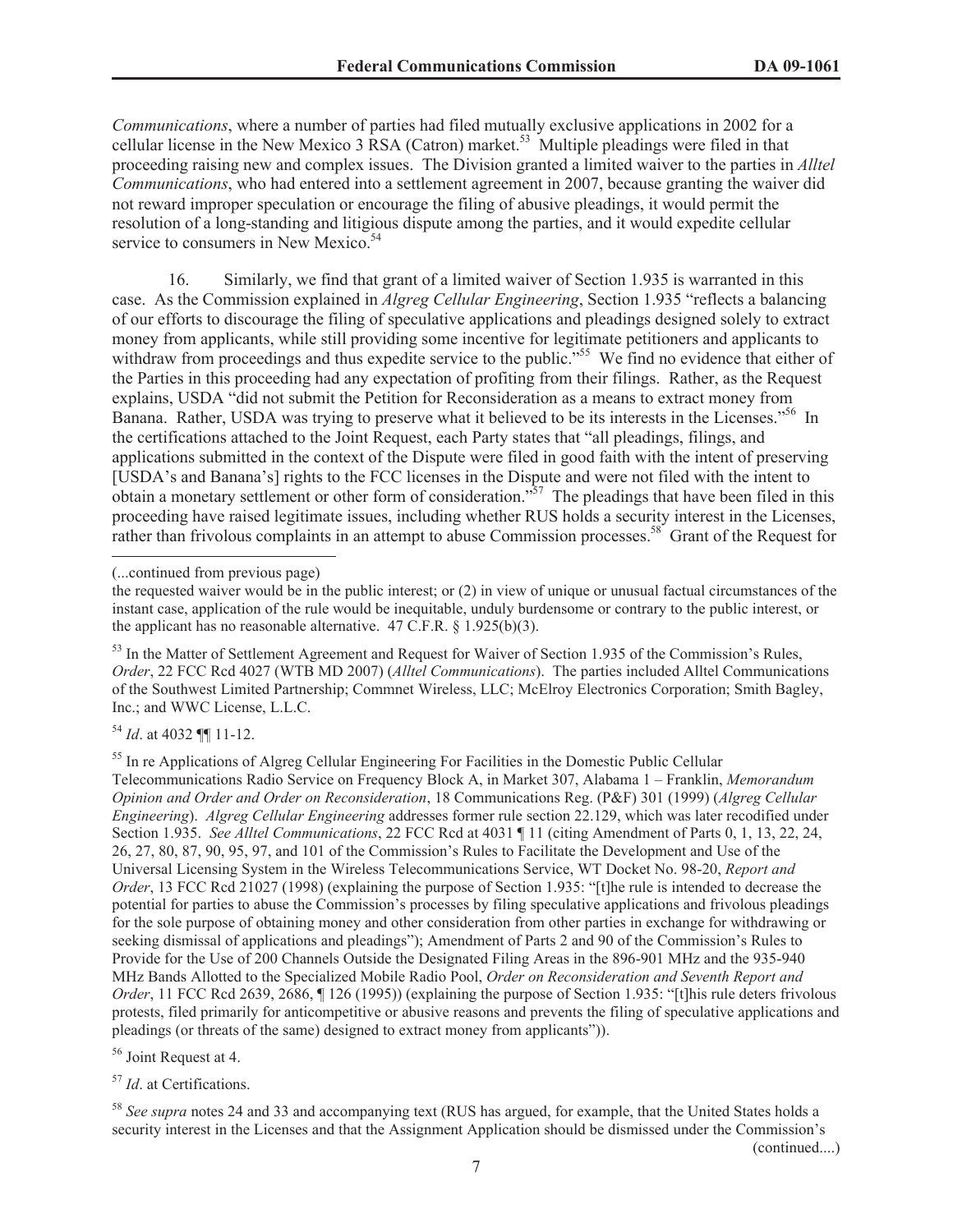Waiver would therefore serve the underlying purpose of the rule because it does not reward improper speculation or encourage the filing of abusive pleadings.<sup>59</sup>

17. We also find that limited waiver of Section 1.935 is in the public interest because it would permit the resolution of a long-standing and litigious dispute between the Joint Parties and would enable Broadband PCS service to be provided to consumers in Kentucky. Northstar and Banana filed their Assignment Application nearly four and one-half years ago, and RUS filed its Petition to Deny in 2006. In *Alltel Communications*, we granted a limited waiver, in part, to resolve issues over mutually exclusive cellular applications, which were between four and five years old.<sup>60</sup> As the Division explained in that decision, the Wireless Bureau has found the length of a proceeding relevant, in part, in determining whether to grant a waiver of Section 1.935.<sup>61</sup> In 1999, the Wireless Bureau issued a limited waiver during a settlement window allowing parties to resolve contested licensing proceedings, some of which were more than five years old, without limitation on the consideration promised, paid, or received.<sup>62</sup> In that proceeding, the Bureau found that granting a limited waiver of Section 1.935 would allow parties to resolve the disputes where the cost and delay of protracted litigation would further hamper the provision of wireless service to the public.<sup>63</sup> Similarly, a waiver would serve the public interest in the instant case by removing the uncertainty surrounding the Assignment Application at issue in this proceeding stemming from USDA's Petition for Reconsideration and the responsive pleadings. The Joint Parties note in their Request that "[w]ithout approval of the Settlement Agreement and the resolution of USDA's claims to the Licenses, Banana cannot fairly consider the Licenses its own."<sup>64</sup> Grant of a waiver would therefore also enable service to the public.

18. We therefore waive the provisions of Section 1.935 of the Commission's rules that limit the consideration paid among parties to settlement agreements and approve the Joint Parties' Settlement Agreement. We further grant the Parties' requests to dismiss USDA's Petition for Reconsideration, Banana's Opposition, and USDA's Reply.

<sup>61</sup> *Id*.

<sup>63</sup> WTB Waiver Public Notice at 1.

<sup>(...</sup>continued from previous page)

Red Light Rule; and Banana has argued that RUS had not perfected a lien on the Licenses and that the Red Light Rule does not apply because the debtor is the assignor, not the assignee).

<sup>59</sup> *Cf.* In the Matter of Zephyr Tele-Link, *Order*, 15 FCC Rcd 4247, 4248 ¶ 3, n.12 (CWD 2000) (declining to apply "the rule against 'greenmail' in this case, as there is nothing in the history of this proceeding to indicate that AALA's Petition to Deny Zephyr's application in the Oklahoma 4 – Nowata RSA was submitted for the purpose of extracting a settlement payment from Zephyr" (citing *Algreg Cellular Engineering*).

<sup>60</sup> *Alltel Communications*, 22 FCC Rcd at 4032 ¶ 12.

<sup>&</sup>lt;sup>62</sup> *Id.* (citing Wireless Telecommunications Bureau Waives Limitations on Payments in Settlement Agreements Among Parties in Contested Cases, *Public Notice*, DA 99-745 (Apr. 16, 1999) (establishing 90-day period, effective upon publication of Public Notice in Federal Register) (WTB Waiver Public Notice); Waiver of Limitations on Payments in Settlement Agreements Among Parties in Contested Licensing Cases Expires on August 16, 1999, *Public Notice*, 14 FCC Rcd 7840 (WTB 1999); Wireless Telecommunications Bureau Extends Waiver of Limitations on Payments in Settlement Agreements Among Parties in Contested Licensing Cases, *Public Notice*, 14 FCC Rcd 13965 (WTB 1999) (extending settlement window to October 30, 1999)).

<sup>&</sup>lt;sup>64</sup> Joint Request at 4-5. Banana has repeatedly stated in this proceeding that it would not begin to offer services under the Licenses until the Assignment Application is fully processed and the Licenses are issued to Banana. October 18 Letter at 3; July 24 Letter at 2.